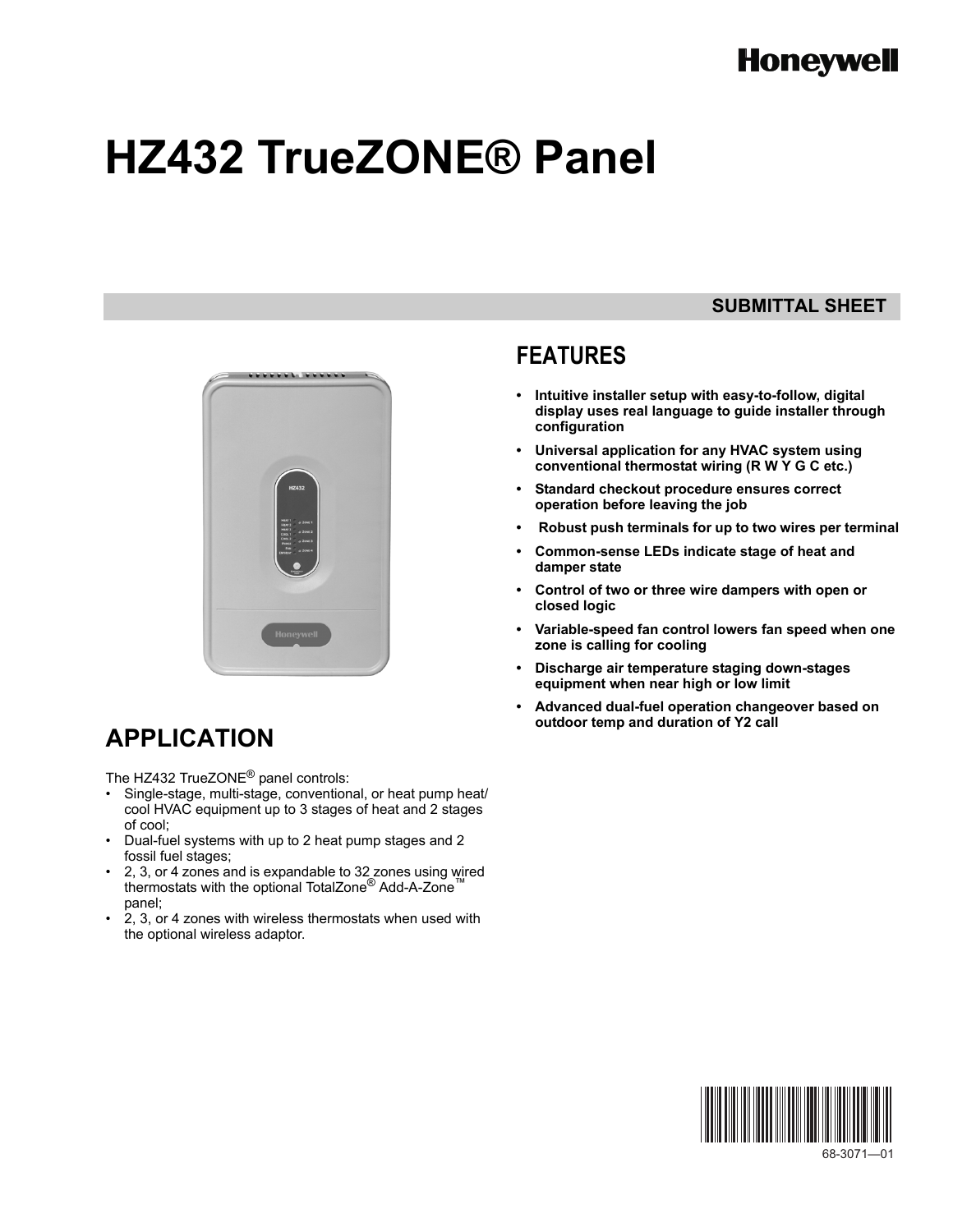## **SPECIFICATIONS**

#### **Input Ratings:**

Voltage: 18-30 VAC 50/60 Hz powered by a transformer of 40 VA or more

#### **Current Draw:**

Zone Panel: 8.5 VA max. All VA specifications at 24 VAC.

#### **Wiring:**

18- or 20-gauge solid (not stranded) wire

**Humidity Ratings:** 5% to 90% RH non-condensing

#### **Temperature Ratings:**

Shipping: -20° to 150°F (-29° to 66°C) Operating: -40° to 165°F (-40° to 74°C)

#### **Dimensions:**

See Fig. 1.

#### **Mounting:**

Mounts with either 2 user-supplied screws at center line to mount onto 2 x 4, or with 4 screws at corners for wall mount.

#### **Recommended Thermostats:** See [Table 1](#page-1-0).

#### **Recommended Dampers:**

See Tables [2](#page-2-0) and 3. For maximum number of dampers per zone see Table 4.

#### **Accessories:**

See [Table 5](#page-2-1).

#### **Emissions:**

Complies with FCC Class B, part 15 requirements.

#### **Table 1. Recommended thermostats.**

<span id="page-1-0"></span>

| <b>System</b>                                                                                                                                                                                                                                                                      | Non-programmable                                                      | Programmable                                                                                                                     |  |
|------------------------------------------------------------------------------------------------------------------------------------------------------------------------------------------------------------------------------------------------------------------------------------|-----------------------------------------------------------------------|----------------------------------------------------------------------------------------------------------------------------------|--|
| Single-Stage                                                                                                                                                                                                                                                                       | TH5110D, TH3110D, T87N                                                | TH8110U. TH6110D. TH4110D                                                                                                        |  |
| Multi-Stage                                                                                                                                                                                                                                                                        | TH5220D                                                               | TH8320U, TH8321U, TH6220D, YTH9421C                                                                                              |  |
| Heat-Pump                                                                                                                                                                                                                                                                          | TH5220D (2H/1C only), TH3210D (2H/1C only),<br>TH5320U* (up to 3H/2C) | TH8320U (up to 3H/2C), TH8321U (up to 3H/2C),<br>TH6320U* (up to 3H/2C), TH6220D (2H/1C only),<br>TH4210D (2H/1C only), YTH9421C |  |
| Wireless                                                                                                                                                                                                                                                                           | TH5320R <sup>+</sup>                                                  | TH6320R <sup>+</sup>                                                                                                             |  |
| Commercial                                                                                                                                                                                                                                                                         |                                                                       | TH7220U, TH8220U                                                                                                                 |  |
| Note: All versions of the model numbers listed above will work with the applications they are listed for.<br>*This thermostat cannot control two stages of fossil fuel when in emergency heat mode.<br><sup>1</sup> Wireless adaptor required when used with wireless thermostats. |                                                                       |                                                                                                                                  |  |



**Fig. 1. HZ432 TrueZONE panel dimensions in in. (mm).**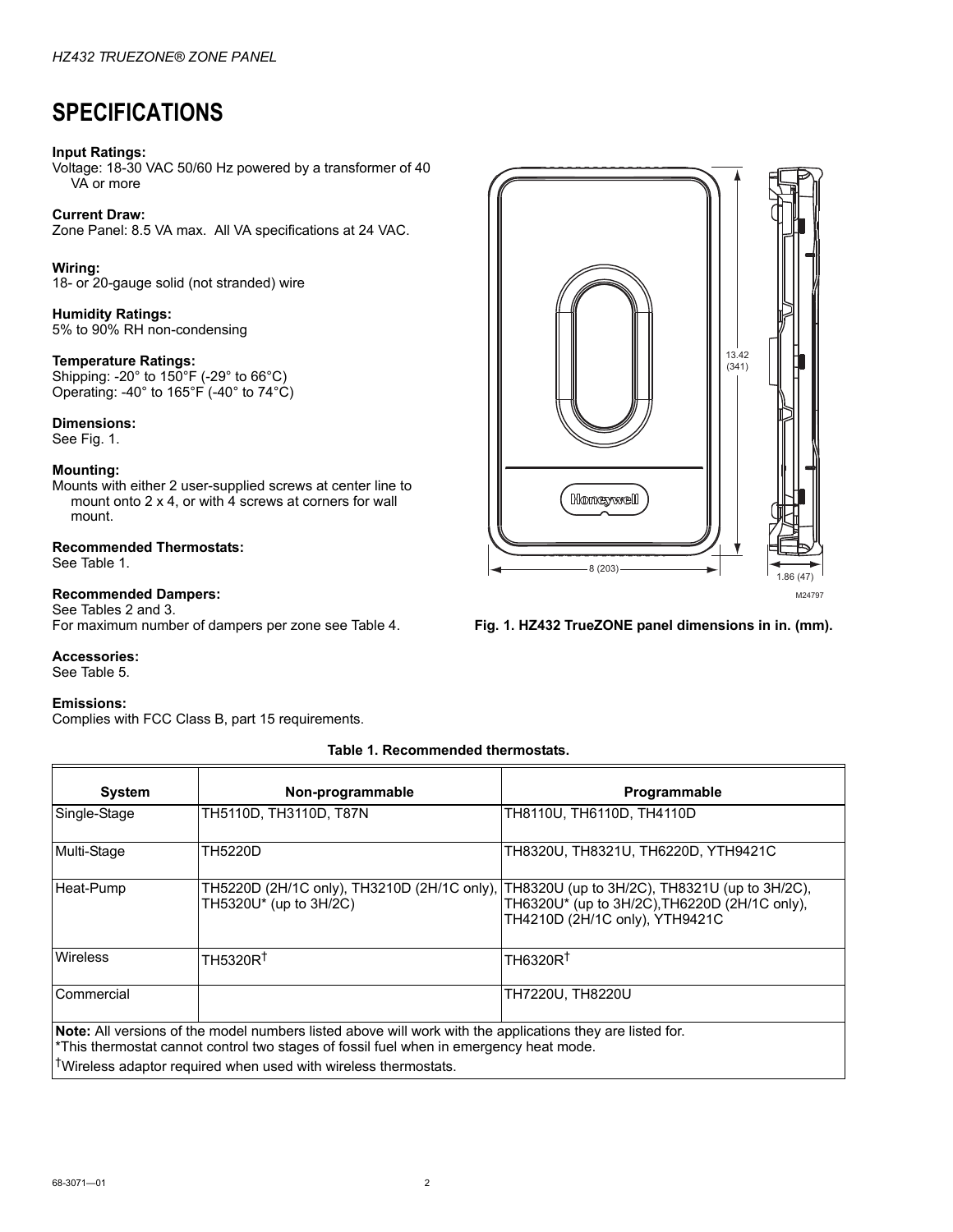<span id="page-2-0"></span>

| Type          | <b>Actuation</b>         | Round       | Rectangular |
|---------------|--------------------------|-------------|-------------|
| Zone          | Spring-open/power-closed | <b>ARD</b>  | ZC          |
|               | Power-open/power-closed  | <b>RRD</b>  |             |
| <b>Bypass</b> | l Barometric             | <b>SPRD</b> | ISPRD       |

#### **Table 2. Recommended residential dampers.**

#### **Table 3. Recommended commercial dampers.**

| Type                                | Actuation               | Round                 | Rectangular                  |
|-------------------------------------|-------------------------|-----------------------|------------------------------|
| Zone                                | Power-open/power-closed | <b>MARD</b>           | ID2 with ML6161A2009*        |
| Bypass                              | Power-open/power-closed | <b>IMARD with SPC</b> | D2 with ML6161A2009* and SPC |
| *Or equivalent damper and actuator. |                         |                       |                              |

#### **Table 4. Maximum dampers\*.**

| <b>Ambient Temp.</b>                                                                                                                                   | <b>Maximum Damper VA</b><br>per Zone |  |
|--------------------------------------------------------------------------------------------------------------------------------------------------------|--------------------------------------|--|
| $100^{\circ}$ F (38 $^{\circ}$ C)                                                                                                                      | 28.8                                 |  |
| $160^{\circ}$ F (71 $^{\circ}$ C) $^{\circ}$                                                                                                           | 16.8                                 |  |
| <sup>*</sup> Use an SDCR (Slave Damper Control Relay) for additional dampers.<br>• Maximum number of dampers per panel is limited by transformer size. |                                      |  |

**•** Ensure transformer is large enough to power the panel (8.5 VA) and dampers.

#### **Table 5. Accessories.**

<span id="page-2-1"></span>

| <b>Description</b>                      | <b>Part Number</b>                                       |  |
|-----------------------------------------|----------------------------------------------------------|--|
| 40 VA transformer                       | AT140A1042* <sup>†</sup>                                 |  |
| 75 VA transformer                       | AT175A1008                                               |  |
| Discharge air temperature sensor (DATS) | C7735A1000* <sup>†</sup>                                 |  |
| Outdoor air temperature sensor          | C7089U1006 (wired) or C7089R1013 <sup>†</sup> (wireless) |  |
| TotalZone® Add-A-Zone™ Control Panel    | TAZ-4                                                    |  |
| Wireless adaptor                        | THM4000R1000 <sup>t</sup>                                |  |
| Slave damper control relay              | <b>SDCR</b>                                              |  |
| l*Included in HZ432K kit.               |                                                          |  |
| <sup>T</sup> Included in YHZ432 kits.   |                                                          |  |